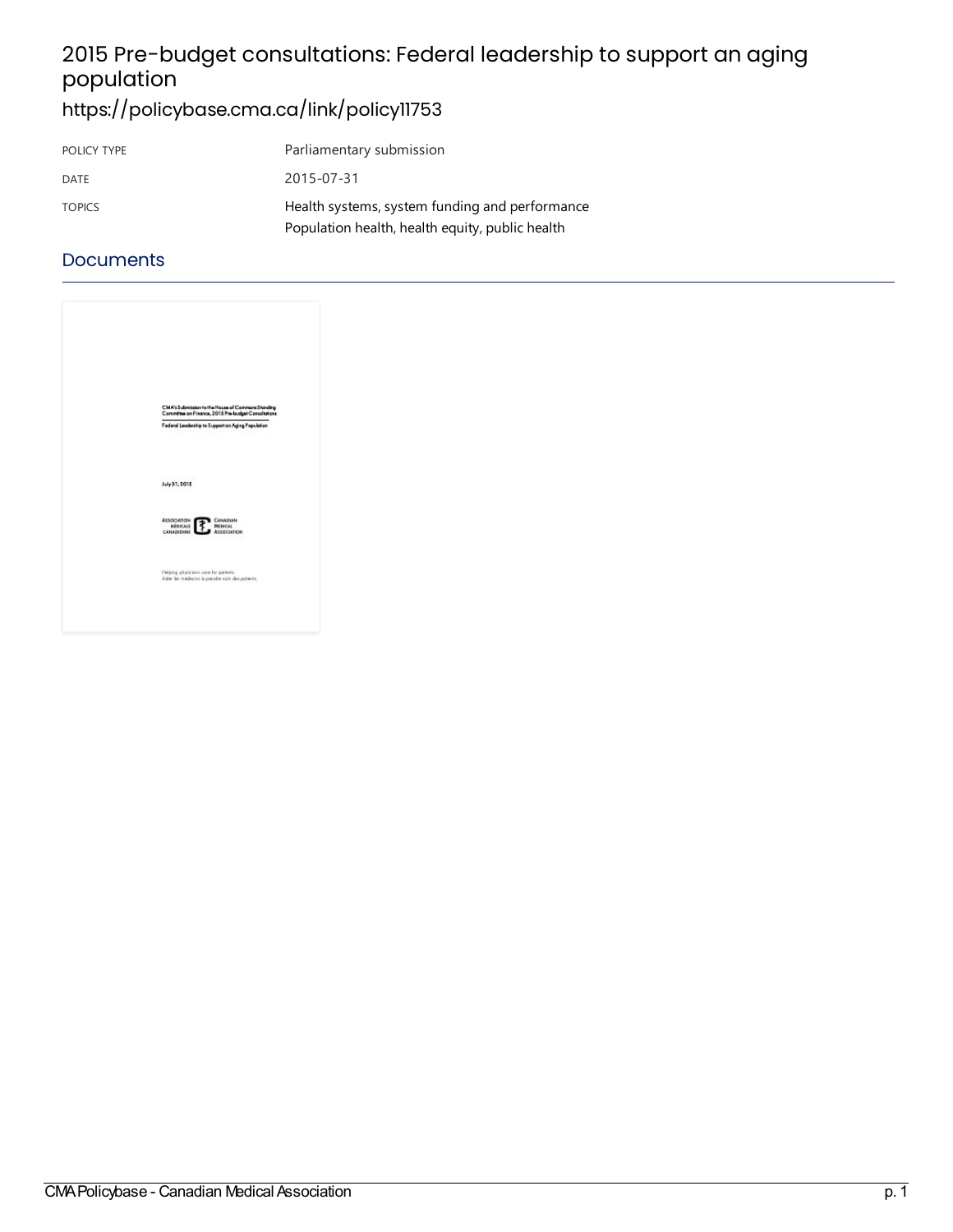## Achieving Patient-Centred Collaborative Care <https://policybase.cma.ca/link/policy9060>

| POLICY TYPE          | Policy document                                |
|----------------------|------------------------------------------------|
| <b>LAST REVIEWED</b> | 2019-03-03                                     |
| DATE                 | 2007-12-01                                     |
| <b>TOPICS</b>        | Health systems, system funding and performance |

| <b>ABOGKBOO</b><br><b>WEIGHT</b><br><b>MENGEE</b><br>Millet's L<br>CROCERINE<br>ERVITE                                                                                                                                                                                                                                                                                                                                                                                                                                                                                                                                                                                                                               | <b>CMA POLICY</b>                                                                                                                                                                                                                                                                                                                                                                                                                |
|----------------------------------------------------------------------------------------------------------------------------------------------------------------------------------------------------------------------------------------------------------------------------------------------------------------------------------------------------------------------------------------------------------------------------------------------------------------------------------------------------------------------------------------------------------------------------------------------------------------------------------------------------------------------------------------------------------------------|----------------------------------------------------------------------------------------------------------------------------------------------------------------------------------------------------------------------------------------------------------------------------------------------------------------------------------------------------------------------------------------------------------------------------------|
| <b>ACHIEVING PATIENT-CENTRED</b><br><b>COLLABORATIVE CARE</b><br>(2008)                                                                                                                                                                                                                                                                                                                                                                                                                                                                                                                                                                                                                                              |                                                                                                                                                                                                                                                                                                                                                                                                                                  |
| The Canadian Medical Association (CMA)<br>East kerinds a at awa evitariallice tale sedimpour<br>necessars past affhealth care delivory in Canada.<br>and an important element of guality, patient-<br>centred care. The CMA considers auticut-centred<br>care to be the compressione of good medical<br>mactice. This is reflected in the first minolate of<br>the CMA Code of Sthies, which states that<br>shoricians have a fundamental responsibility to<br>"Consider first the well-being of the patient." As<br>patient advecator, physicians strive to ensure that<br>their patients more to the best possible care.                                                                                           | inadels have the potential to:<br>· impaced incost to date:<br>· relative the quality and safety of cars.<br>· reduces the coordination and efficiency of case; i<br>residence were lets signing where were sumpler-<br>within bookly preferoions.<br>To make this full petential, the preference<br>advaces believe and accurets that it has a counted sole.<br>to play in the exolution of a team-based appressib-<br>to case. |
| The CMA supports greater collaboration attenties<br>previders in the interest of better policit care. In<br>the containt of clinical practice, the CMA defines.<br>collaborative care as follows:                                                                                                                                                                                                                                                                                                                                                                                                                                                                                                                    | These policy paintiplies have been prepared by the<br>Canadian Modical Association in order to means<br>that the evolution of collaborative case in Canada.<br>is basic strainer landinialized bo slower infi later the risk of<br>proups of patients. This policy is founded on the<br>CMA's decapates, Pactors Patients First: Jokiens's                                                                                       |
| "Colisboration care estatic advantant and other-<br>reception arise cumplementary dalla, incededer-<br>and competencies and working terreber to                                                                                                                                                                                                                                                                                                                                                                                                                                                                                                                                                                      | Control Cubalconties Case - A Discussion<br>Paner.                                                                                                                                                                                                                                                                                                                                                                               |
| provide care to a summar group of patients hand<br>han by estampted as a secret reserve asset as                                                                                                                                                                                                                                                                                                                                                                                                                                                                                                                                                                                                                     | Principles for Collaborative Care                                                                                                                                                                                                                                                                                                                                                                                                |
| ation' skils and involvey. The involves a<br>Sea video lo, acerdo non destroy of sales and<br>restorated different blut more many according to Alar-<br>where of the province personalities and skill sets<br>of the individuals. The relationship must be<br>kone/kein/ in the matters: and acceptable in the<br>admission and other projection."                                                                                                                                                                                                                                                                                                                                                                   | The medical profession supports cultaborative<br>care, both in the horsend and in the contenunity, as<br>me of the associal elements of health care<br>delivery in Canada. In the interests of reitoricing<br>the cyrelation of pulcat-centred cellaborative case.<br>the CMA progress the following "critical success.<br>factors" and oriestodes to address meaningfully.                                                      |
| If designed appropriately, collaborative care                                                                                                                                                                                                                                                                                                                                                                                                                                                                                                                                                                                                                                                                        | the issuer and beginn identified by abroicians.<br>and bring clarity to the disconstions.                                                                                                                                                                                                                                                                                                                                        |
| C 2001 Catalize Halled Secondates. You say, his year announced suc, reproduce it while as in percent is only been a materia<br>entimized aspira of CMA Policy Natewean prevailed that and/o is given as the original exists a . Any other was including sopul/initiate,<br>estudiodos, tempo ina entre a centra españa para ficie en septen replici presistan con Chia. Please censos da Presistent<br>Combinery Publications CMA, 1967-Max Unsello, Onesta DN CAS UPA, En 811 Od. 2013, pami atoms) process<br>1487 A.M. Vian Drive, Onersa (84) \$2.61 PVs, winner \$11,2410 at \$21.700 AASH (2007) Go \$12 216 AMA.<br>All milities of the CMA are confultion instrumently through CMA (indicate recognization). | Currentman and requires for additional aspire denial by address this day Steeley Green, Canadan Mexical Association.                                                                                                                                                                                                                                                                                                             |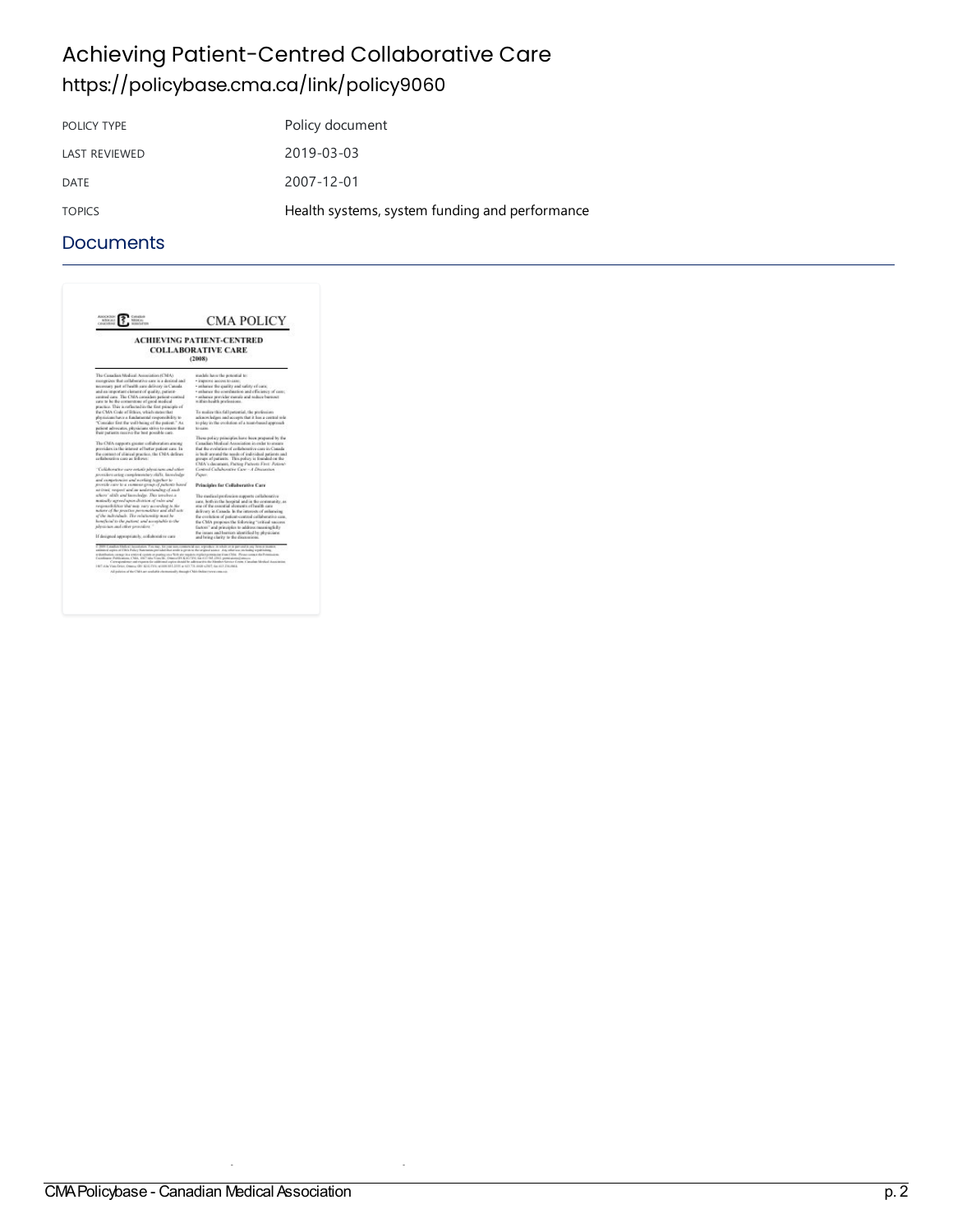# Acting on today's and tomorrow's health care needs: Prebudget submission to the House of Commons Standing Committee on Finance

<https://policybase.cma.ca/link/policy14123>

| POLICY TYPE   | Parliamentary submission                        |
|---------------|-------------------------------------------------|
| DATE          | 2019-08-02                                      |
| <b>TOPICS</b> | Health systems, system funding and performance  |
|               | Population health, health equity, public health |

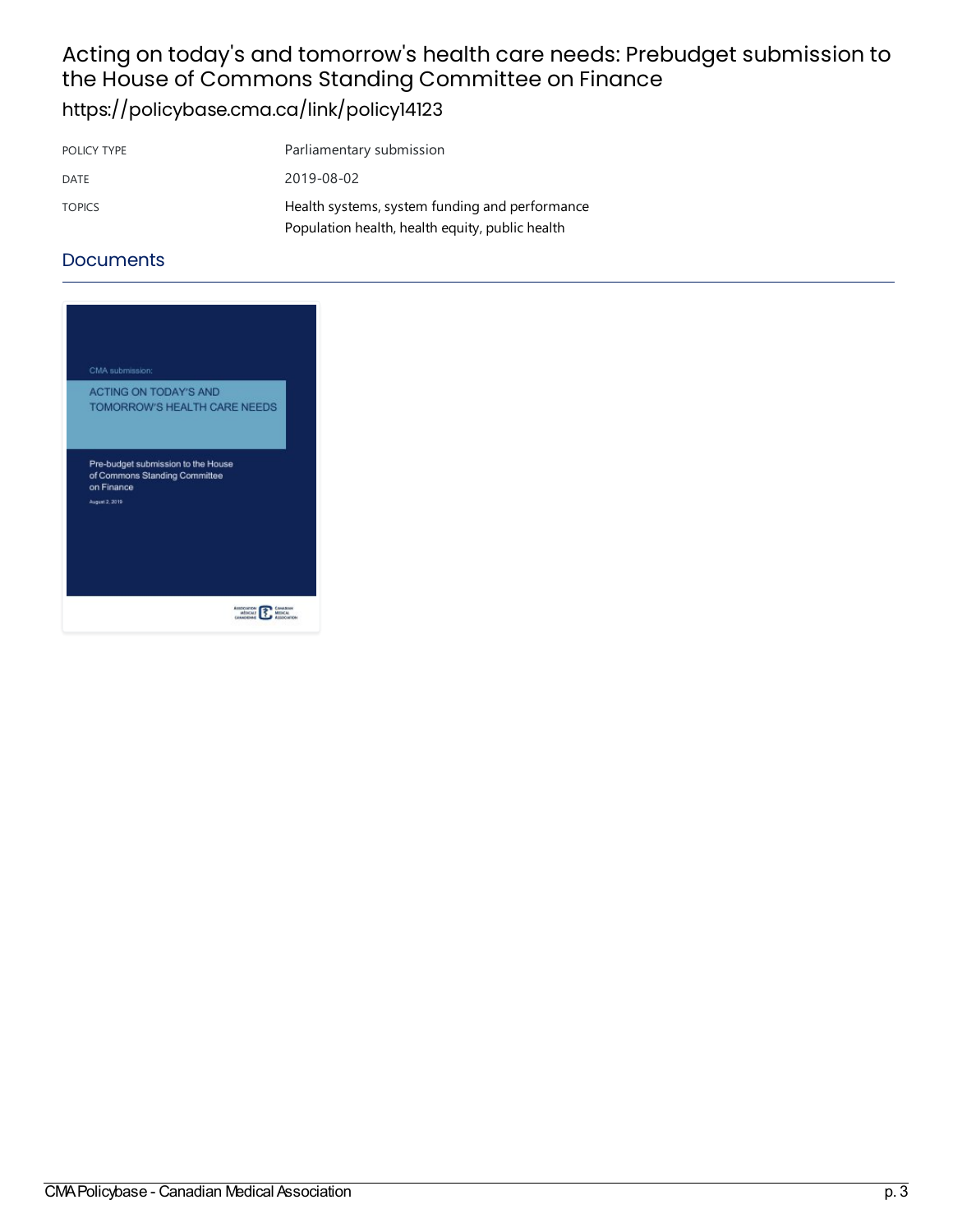### Advancing Inclusion and quality of life for seniors <https://policybase.cma.ca/link/policy13729>

| POLICY TYPE   | Parliamentary submission                                                                          |
|---------------|---------------------------------------------------------------------------------------------------|
| DATE          | 2017-10-26                                                                                        |
| <b>TOPICS</b> | Population health, health equity, public health<br>Health systems, system funding and performance |

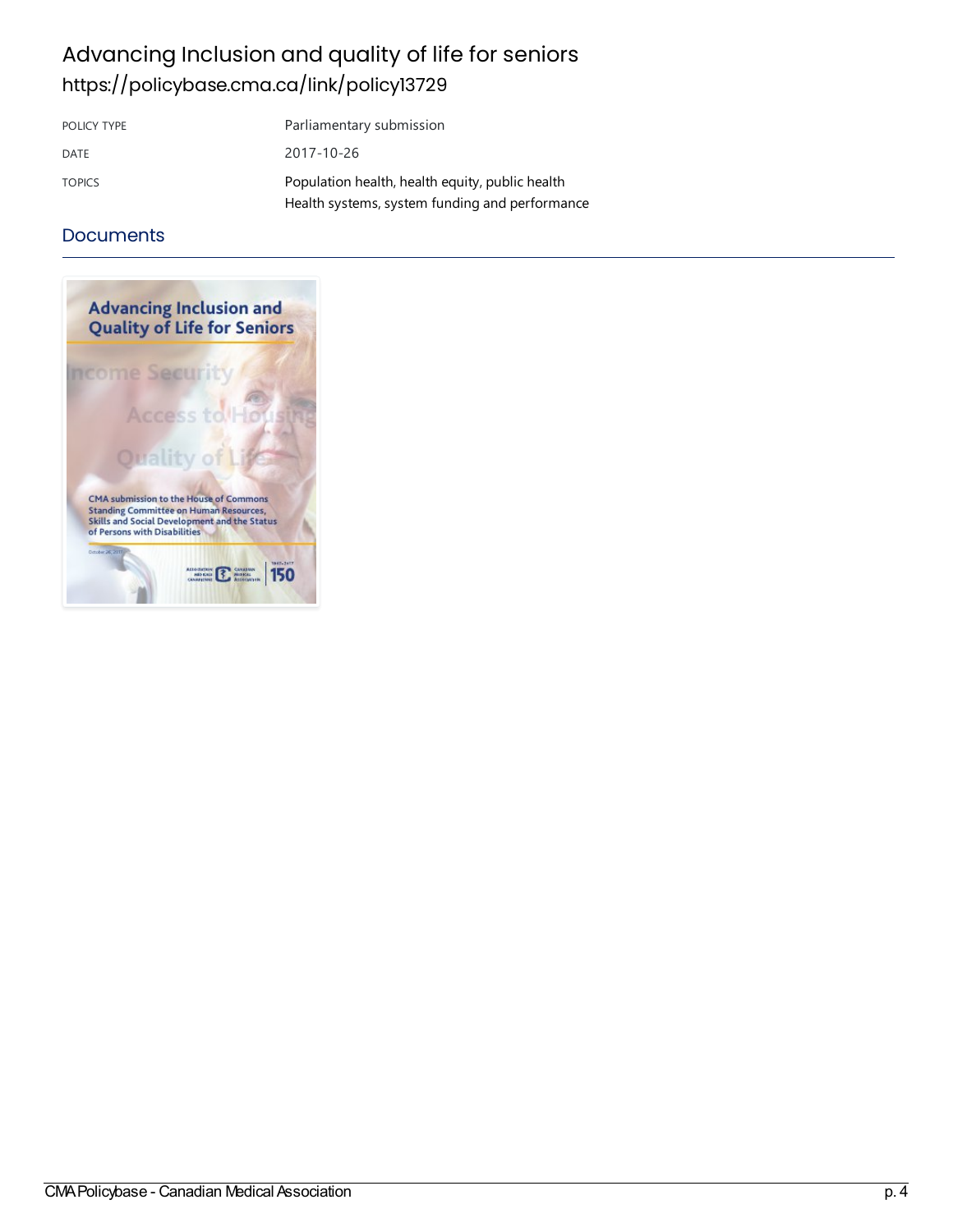### Answering the Wake-up Call: CMA's Public Health Action Plan: CMA submission to the National Advisory Committee on SARS and Public Health <https://policybase.cma.ca/link/policy1960>

| POLICY TYPE          | Parliamentary submission                                                         |
|----------------------|----------------------------------------------------------------------------------|
| <b>LAST REVIEWED</b> | 2010-02-27                                                                       |
| <b>DATE</b>          | 2003-06-25                                                                       |
| <b>TOPICS</b>        | Health systems, system funding and performance<br>Health care and patient safety |
|                      | Population health, health equity, public health                                  |

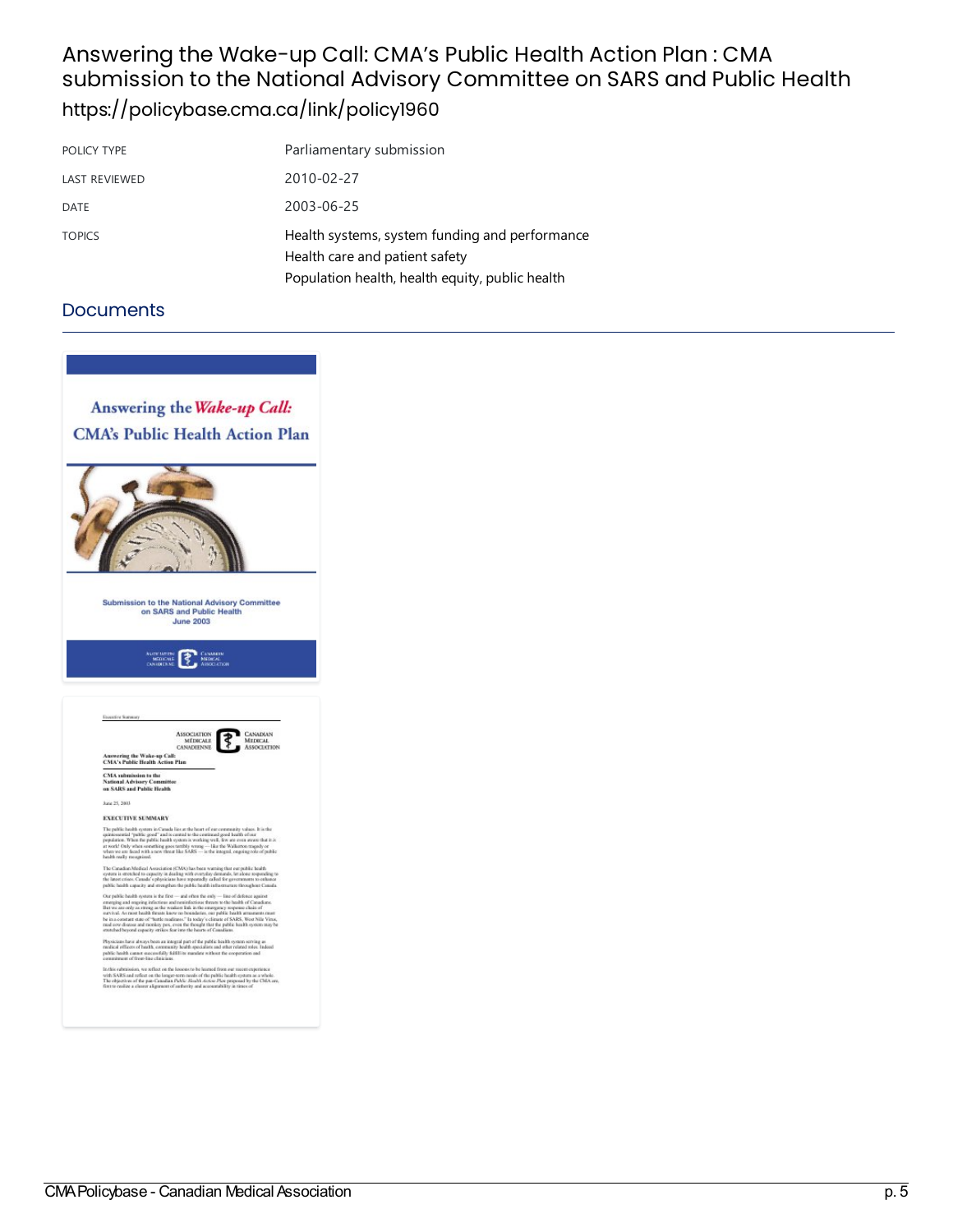### Appearance before the House of Commons Standing Committee on Health <https://policybase.cma.ca/link/policy14475>

| POLICY TYPE   | Parliamentary submission                       |
|---------------|------------------------------------------------|
| DATE          | 2022-05-09                                     |
| <b>TOPICS</b> | Health systems, system funding and performance |
|               | Ethics and medical professionalism             |

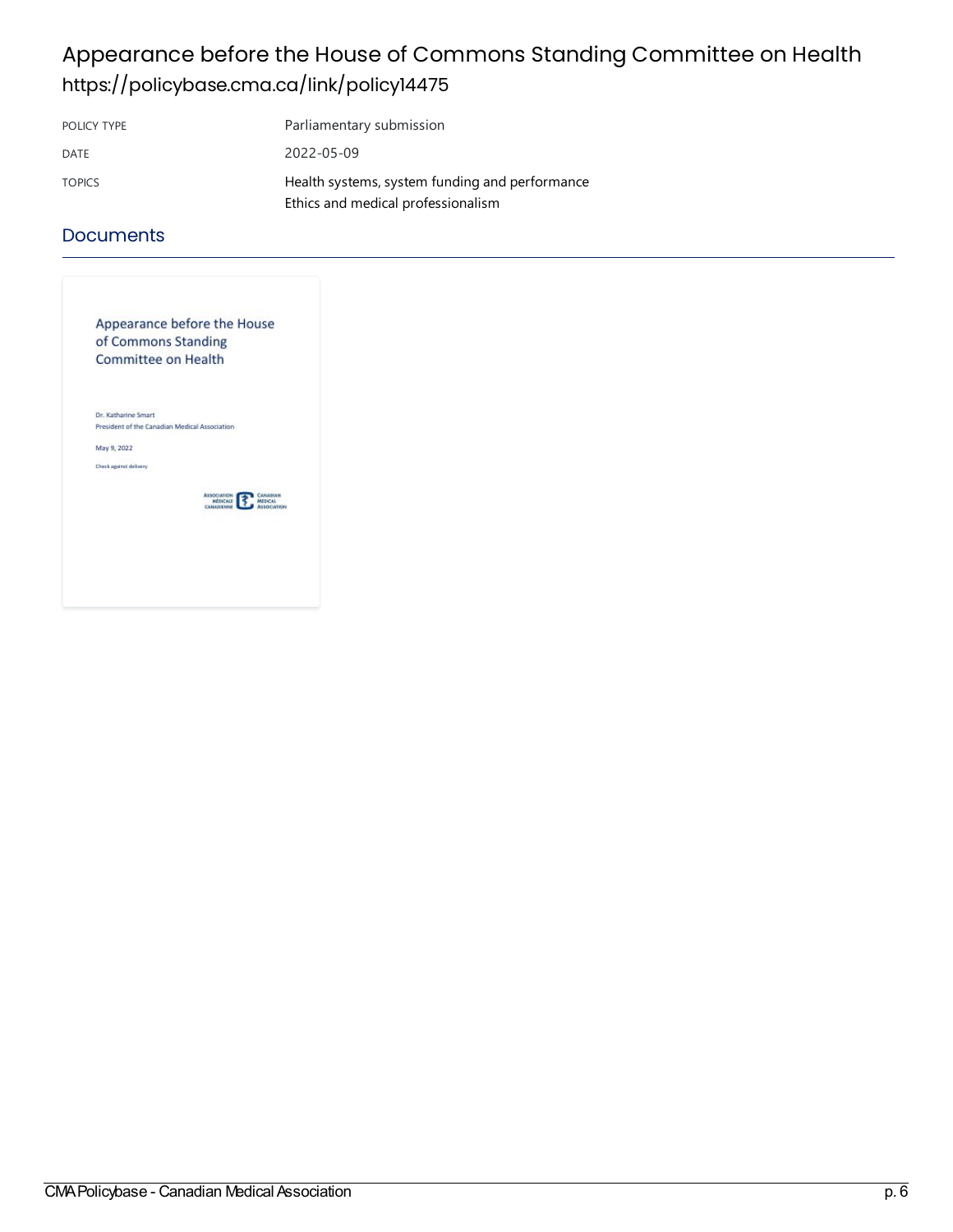# Appearance before the Standing Committee on Human Resources, Skills and Social Development and the Status of Persons with Disabilities

<https://policybase.cma.ca/link/policy14472>

| POLICY TYPE   | Parliamentary submission                       |
|---------------|------------------------------------------------|
| DATE          | 2022-03-28                                     |
| <b>TOPICS</b> | Health human resources                         |
|               | Health systems, system funding and performance |

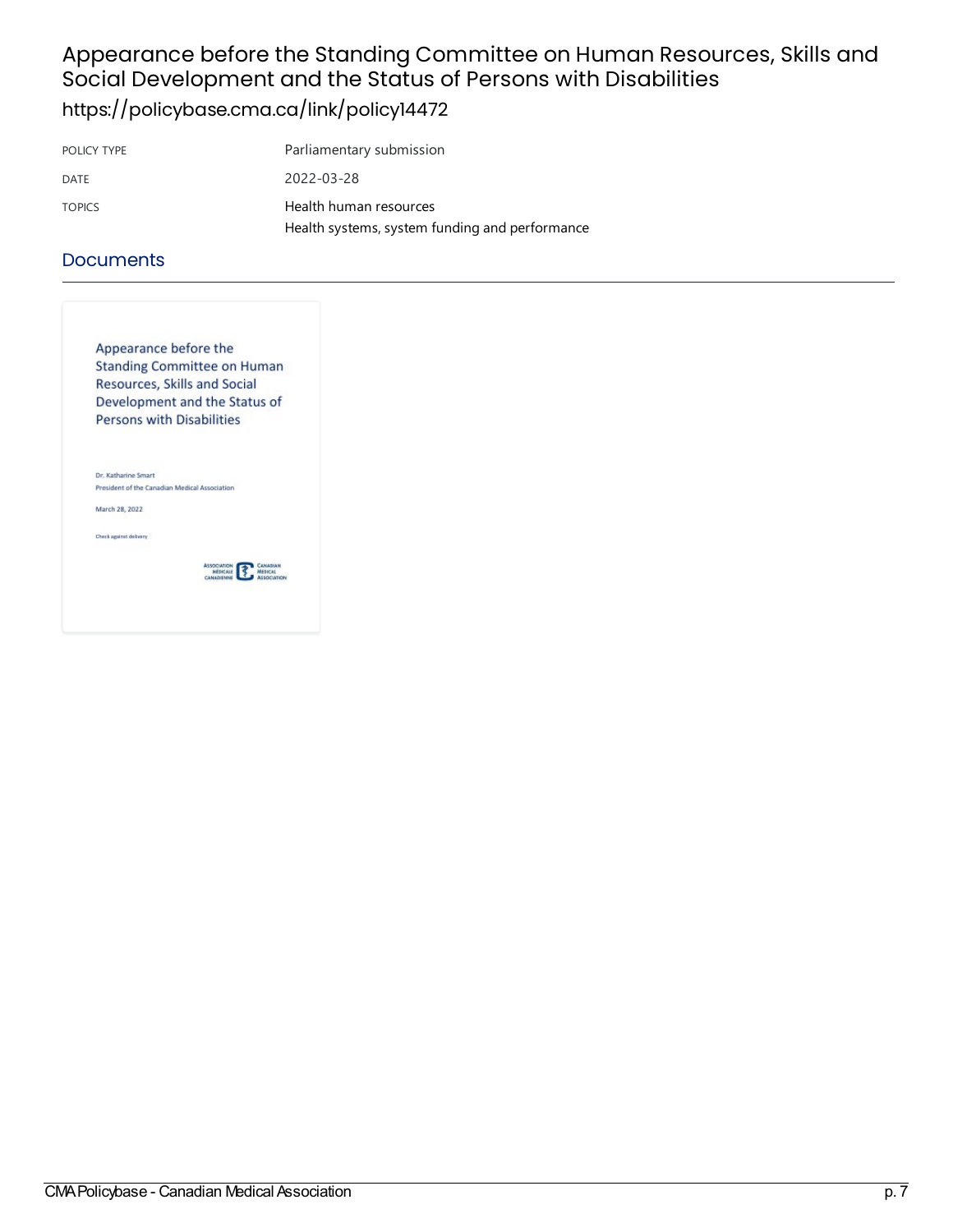## Best Practices and Federal Barriers: Practice and Training of Healthcare Professionals

<https://policybase.cma.ca/link/policy11513>

| POLICY TYPE   | Parliamentary submission                       |
|---------------|------------------------------------------------|
| DATE          | 2015-03-17                                     |
| <b>TOPICS</b> | Health systems, system funding and performance |

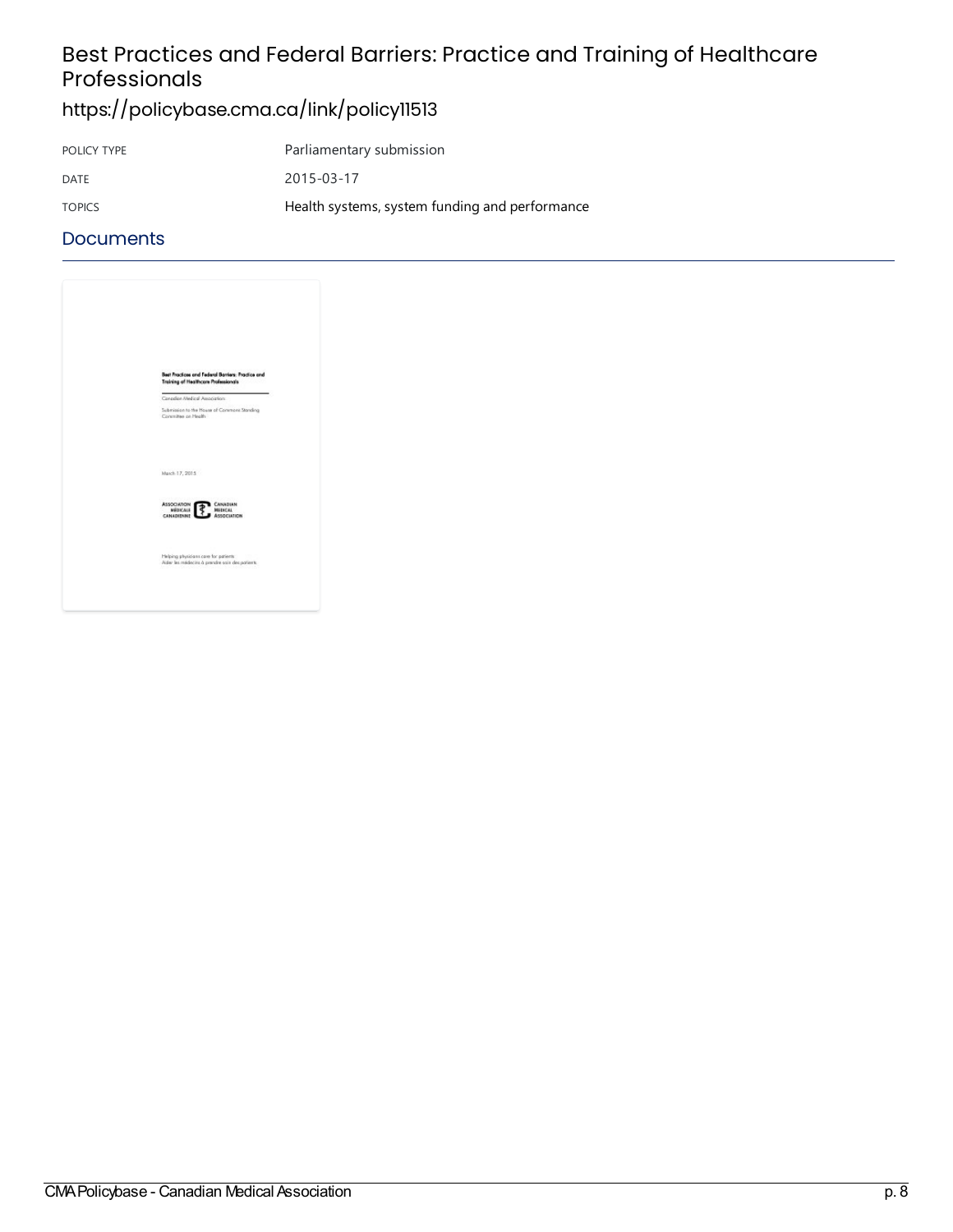## Bill C-422 An Act respecting a National Lyme Disease Strategy <https://policybase.cma.ca/link/policy11140>

| POLICY TYPE   | Parliamentary submission                        |
|---------------|-------------------------------------------------|
| DATE          | 2014-06-02                                      |
| <b>TOPICS</b> | Population health, health equity, public health |
|               | Health systems, system funding and performance  |

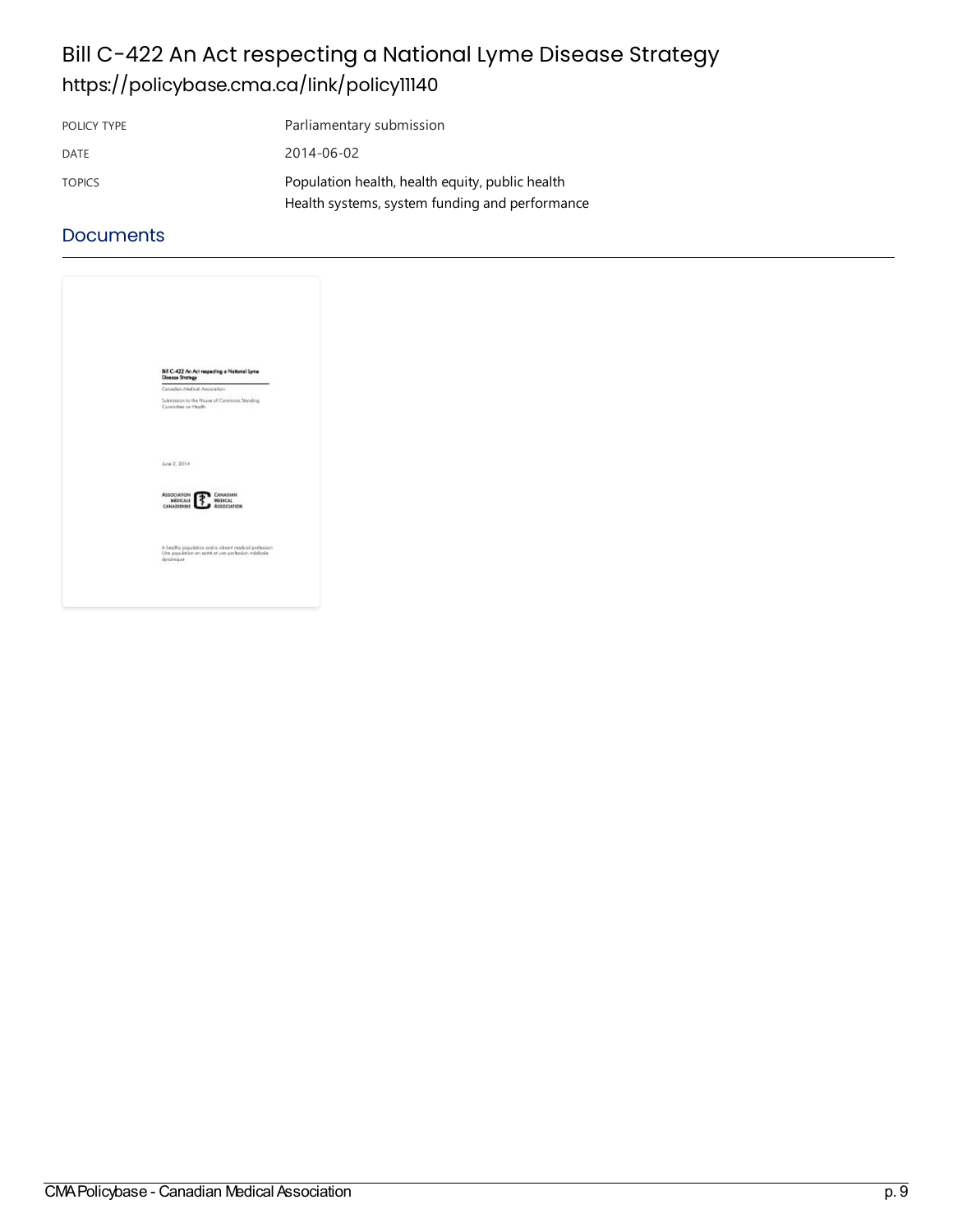### Closing the Gaps: Advancing Emergency Preparedness, Response and Recovery for Older Adults <https://policybase.cma.ca/link/policy14384>

| POLICY TYPE   | Policy endorsement                                                                                |
|---------------|---------------------------------------------------------------------------------------------------|
| DATE          | 2020-12-15                                                                                        |
| <b>TOPICS</b> | Population health, health equity, public health<br>Health systems, system funding and performance |

#### **Documents**



#### Closing the Gaps: **Advancing Emergency** Preparedness, Response and Recovery for Older Adults

29 Evidence-Informed Expert Recommendations to Improve Emergency<br>Preparedness, Response and Recovery for Older Adults Across Canada

DECEMBER 2020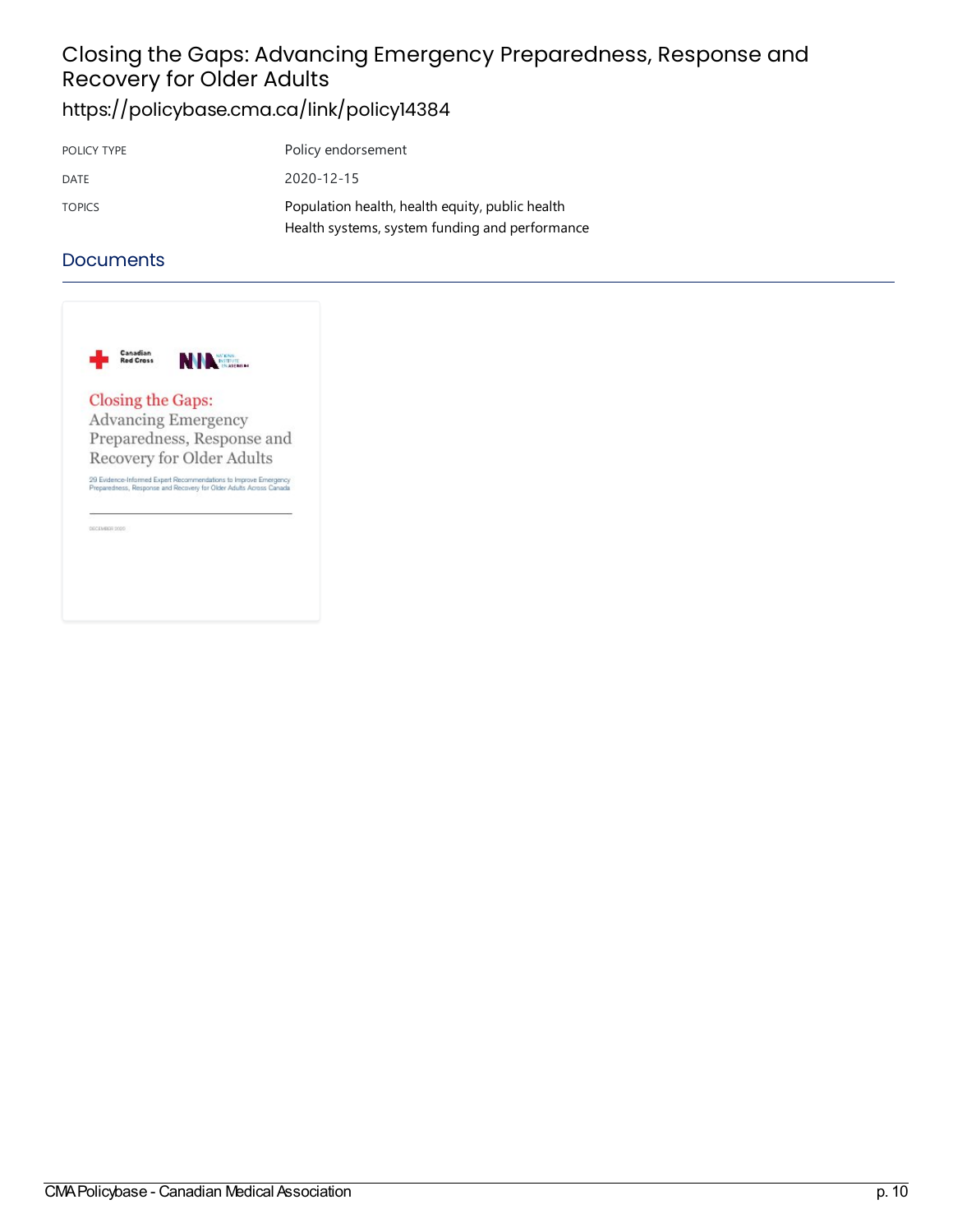### CMA 2022 Pre-Budget Submission <https://policybase.cma.ca/link/policy14445>

POLICY TYPE Parliamentary submission DATE 2021-08-05 TOPICS Health systems, system funding and [performance](https://policybase.cma.ca/list?q=topic%253A%2522Health%20systems,%20system%20funding%20and%20performance%2522&p=1&ps=&sort=title_sort%20asc)

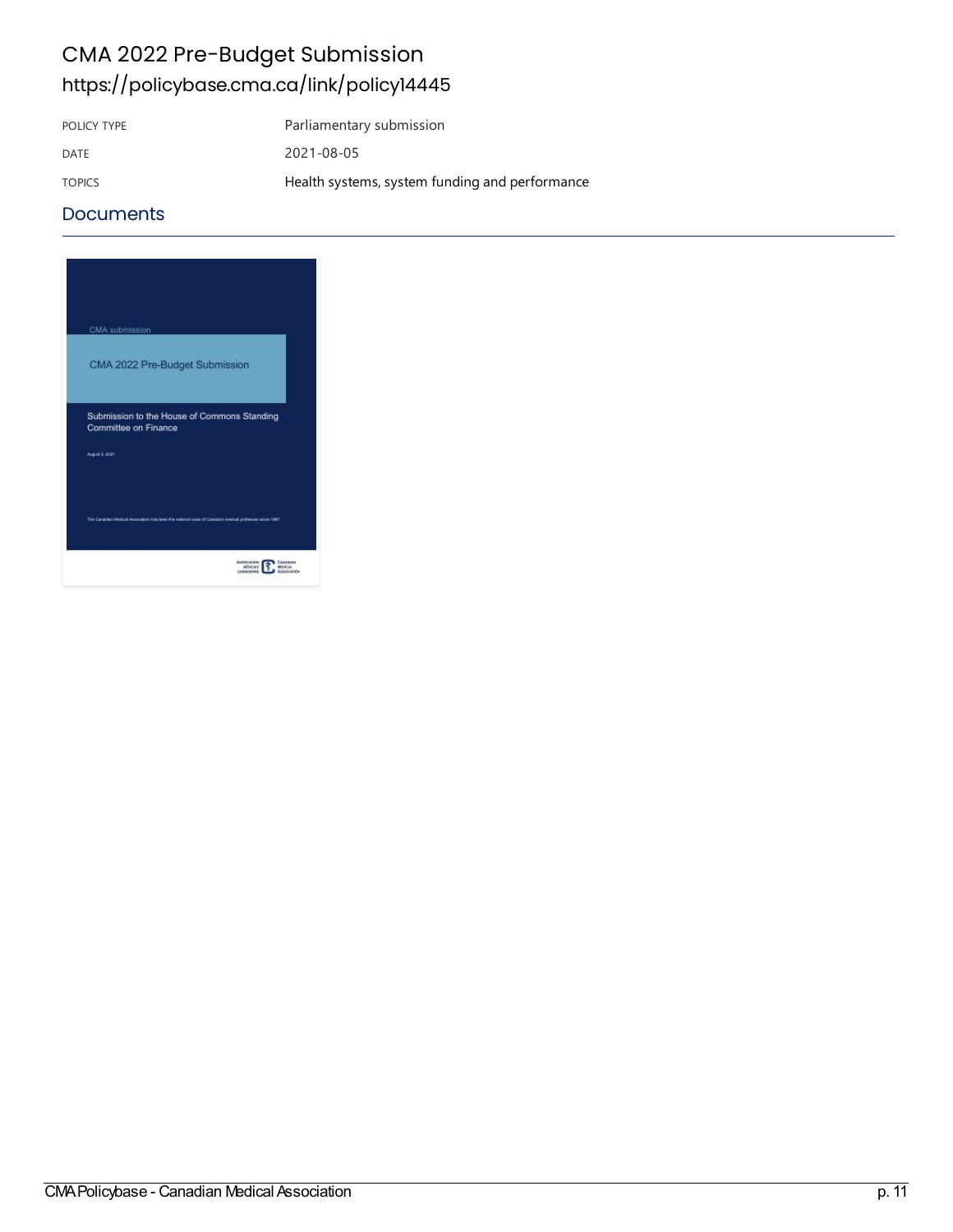# CMA & CNA Letter on the Future Mandate of the Health Care Innovation Working Group (the Council of the Federation)

<https://policybase.cma.ca/link/policy11477>

| POLICY TYPE   | Parliamentary submission                                                                          |
|---------------|---------------------------------------------------------------------------------------------------|
| DATE          | 2015-01-22                                                                                        |
| <b>TOPICS</b> | Population health, health equity, public health<br>Health systems, system funding and performance |

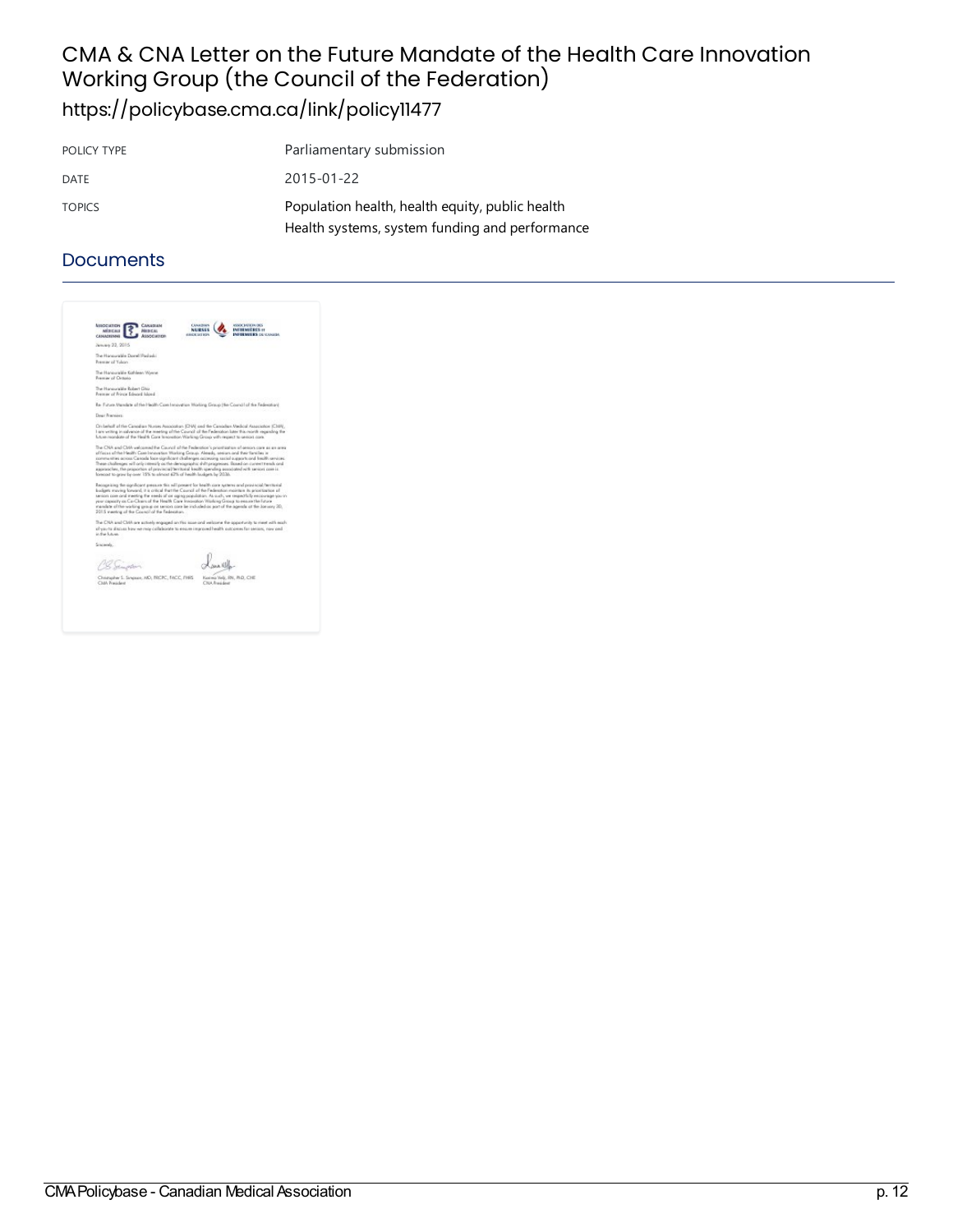### CMALetter-Bill C-30Implementation <https://policybase.cma.ca/link/policy14442>

POLICY TYPE Parliamentary submission

DATE 2021-06-24

TOPICS Health systems, system funding and [performance](https://policybase.cma.ca/list?q=topic%253A%2522Health%20systems,%20system%20funding%20and%20performance%2522&p=1&ps=&sort=title_sort%20asc)

| Autor 2.6, 2821<br>Hanaurable-Chrystia Freeland, PC, NF<br>Deputy Prime Minister and Minister of Fissece                                                                                                                                                                                                                                                                                                                                                                                                                                              |  |
|-------------------------------------------------------------------------------------------------------------------------------------------------------------------------------------------------------------------------------------------------------------------------------------------------------------------------------------------------------------------------------------------------------------------------------------------------------------------------------------------------------------------------------------------------------|--|
|                                                                                                                                                                                                                                                                                                                                                                                                                                                                                                                                                       |  |
|                                                                                                                                                                                                                                                                                                                                                                                                                                                                                                                                                       |  |
| House of Commons                                                                                                                                                                                                                                                                                                                                                                                                                                                                                                                                      |  |
| Officers, DN 618-DRG                                                                                                                                                                                                                                                                                                                                                                                                                                                                                                                                  |  |
| Daw Deputy Prime Minister Freebruit                                                                                                                                                                                                                                                                                                                                                                                                                                                                                                                   |  |
| On Seltaif of the Canadian Medical Accoration (CMA), allow rents extend my cincere gratitude for                                                                                                                                                                                                                                                                                                                                                                                                                                                      |  |
| including additional investments to the Canada Health Transfer within \$810-80, the Budget Implementation<br>Act, 2021. On behalf of the 80.500 physicians, neplately, and enabled learners who belong to the CMA, we                                                                                                                                                                                                                                                                                                                                 |  |
| are pleased to use the one-time gayment of \$4 billion to the provinces and tenritories to begin addressing                                                                                                                                                                                                                                                                                                                                                                                                                                           |  |
| the backlops plaguing Casada's healthcare outsen and \$1 billion to applit with Canada's CDVID-39                                                                                                                                                                                                                                                                                                                                                                                                                                                     |  |
| immunication plan. This is an important first step in rebuilding Canada's healthcare custom and it brings us.                                                                                                                                                                                                                                                                                                                                                                                                                                         |  |
| a great deal of relief to witness bill C-30 gassing with these measures industed.                                                                                                                                                                                                                                                                                                                                                                                                                                                                     |  |
| The Sit billion funding commitment will help address longer term effects of the panifereic, including being                                                                                                                                                                                                                                                                                                                                                                                                                                           |  |
| able to porform lang-delayed diage actic interventions and to deliver delayed preventative care. In 2030, in<br>response to the first economic fibe pondemic. CMR contributioned a betaltie report that led to a better<br>understanding of how the COVID-19 gandereic caused backlags within our healthcare organs and the<br>funding required in ender to address them. These findings fueled CMX's recommendations that were<br>cuttined in numerous submissions to the federal psyemment and in our testimanies at Parliamentary<br>continizzare. |  |
| Our effects emphasized that this eye funding should be directed at addressing the backlap of queswire:<br>caused by the pandemic However, much more funding is required, particularly to bold ar Canada's public.<br>health capacity and to expand the delivery of primary rare. This funding is necessary if we are to address<br>the insiglie, undagressel healthcare issues affecting Canadam who were unable to receive origoing<br>rendical attention due to the pandemic.                                                                       |  |
| Canada seguines a quictainable model for equitable access to case, including a team-based model flust is                                                                                                                                                                                                                                                                                                                                                                                                                                              |  |
| routed in the networking of family physicians, nurse practitioners, social workers and other health case.<br>orgfessionals. As the cast of healthcare continues to rise in Canada, it is important to implement a<br>outbingble stadel that will bolder our healthcare cyttem as it recovers from the pandemic and for the<br>gwwyzions to come. At always, CMA would be pleased to assist the government in implementing this<br>recipit and help address issues address has healthcate system.                                                      |  |
| Allow me to express my graditude cess again for including the CMA's recommendation to provide a \$6                                                                                                                                                                                                                                                                                                                                                                                                                                                   |  |
| billion payment to the provinces and territories through the Casada Health financial in bill C-kb. The CMA is<br>looking forward to collaborating with the federal, provincial, and territorial governments to address the<br>initial backlog caused by the pandemic and identify any future opportunities where we can work together<br>to ensure the sustainability of our healthcare system.                                                                                                                                                       |  |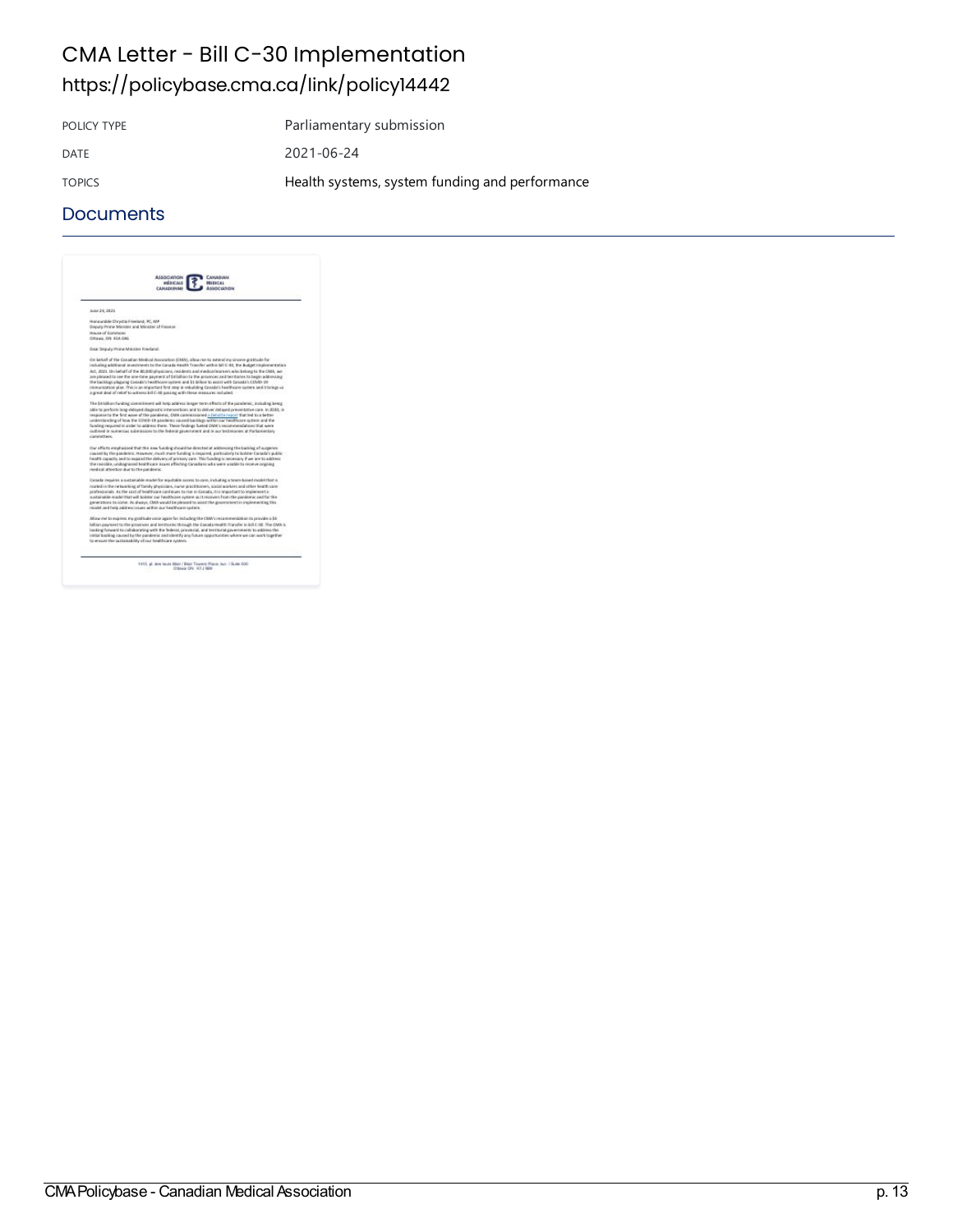### CMA Pre-budget Submission <https://policybase.cma.ca/link/policy14259>

| POLICY TYPE   | Parliamentary submission                                                                                     |
|---------------|--------------------------------------------------------------------------------------------------------------|
| <b>DATE</b>   | 2020-08-07                                                                                                   |
| <b>TOPICS</b> | Physician practice, compensation, forms<br>Health information and e-health<br>Health care and patient safety |
|               | Health systems, system funding and performance                                                               |

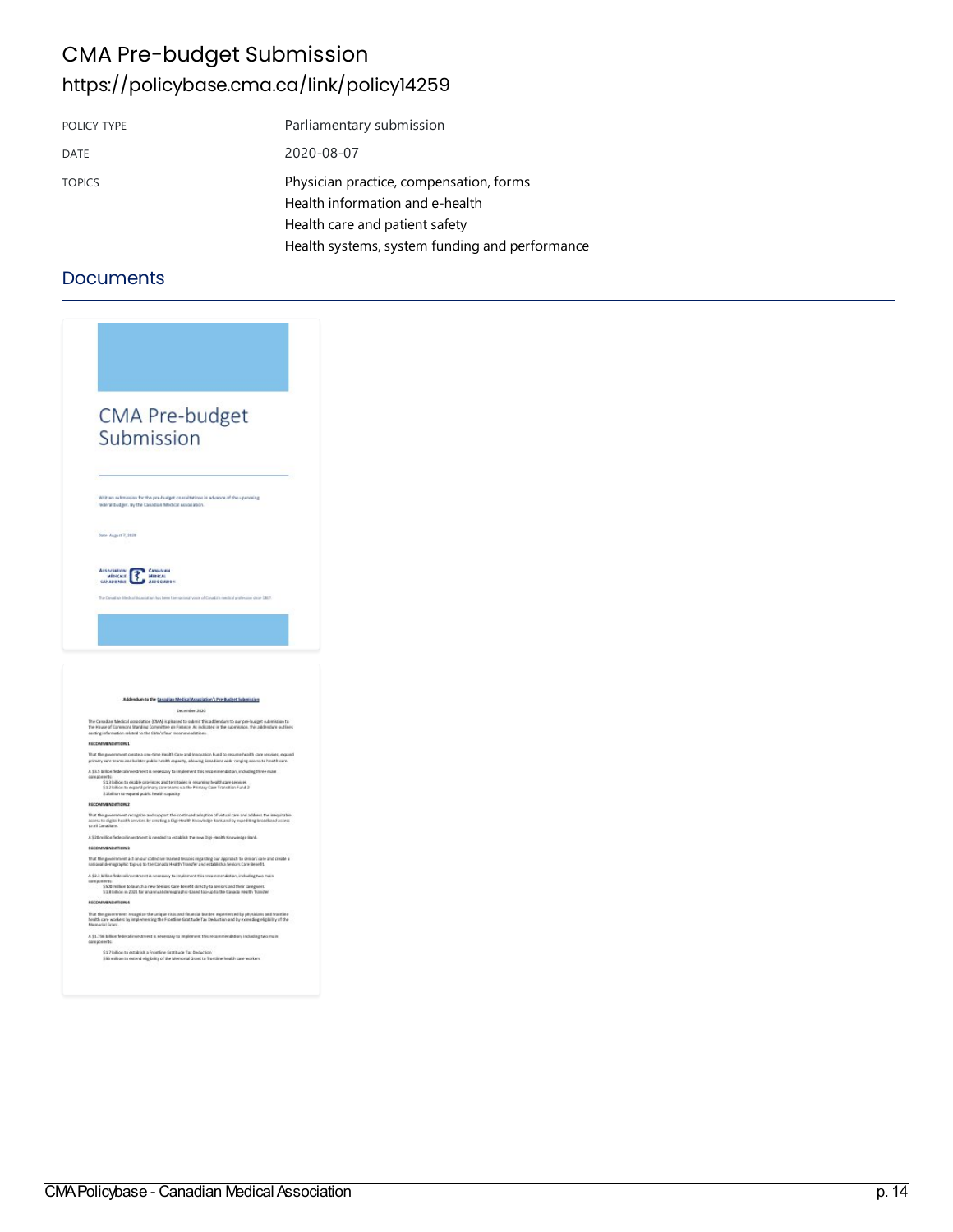### CMA presentation to the House of Commons Standing Committee on Finance on Bill C-38

### <https://policybase.cma.ca/link/policy10441>

POLICY TYPE **PARTIA** Parliamentary submission DATE 2012-05-31 TOPICS Health systems, system funding and [performance](https://policybase.cma.ca/list?q=topic%253A%2522Health%20systems,%20system%20funding%20and%20performance%2522&p=1&ps=&sort=title_sort%20asc)

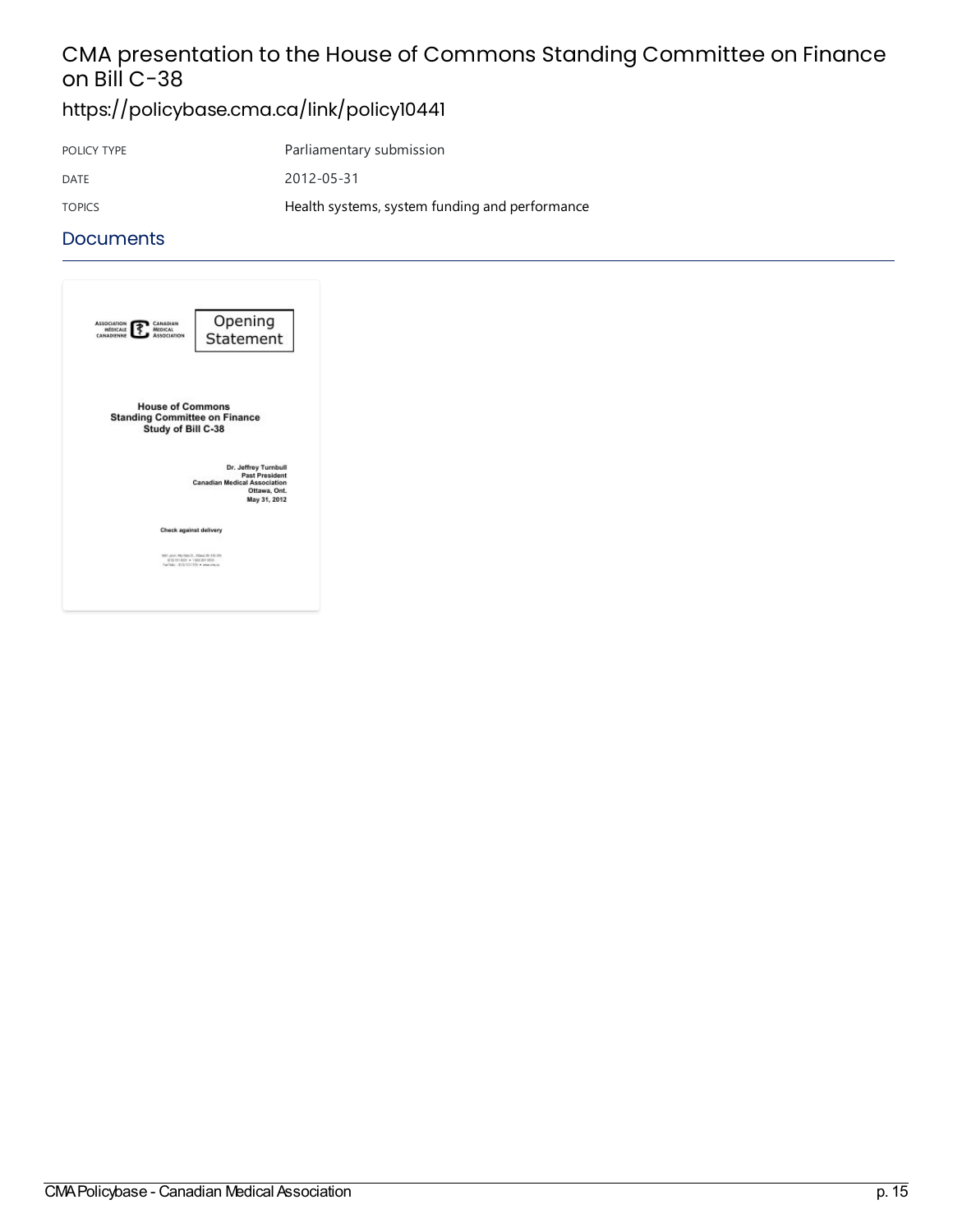### CMA Recommendations on Canada's First National Adaptation Strategy: Addressing the health impacts of climate change <https://policybase.cma.ca/link/policy14484>

| POLICY TYPE   | Parliamentary submission                                                                          |
|---------------|---------------------------------------------------------------------------------------------------|
| DATE          | 2022-06-23                                                                                        |
| <b>TOPICS</b> | Population health, health equity, public health<br>Health systems, system funding and performance |
|               |                                                                                                   |

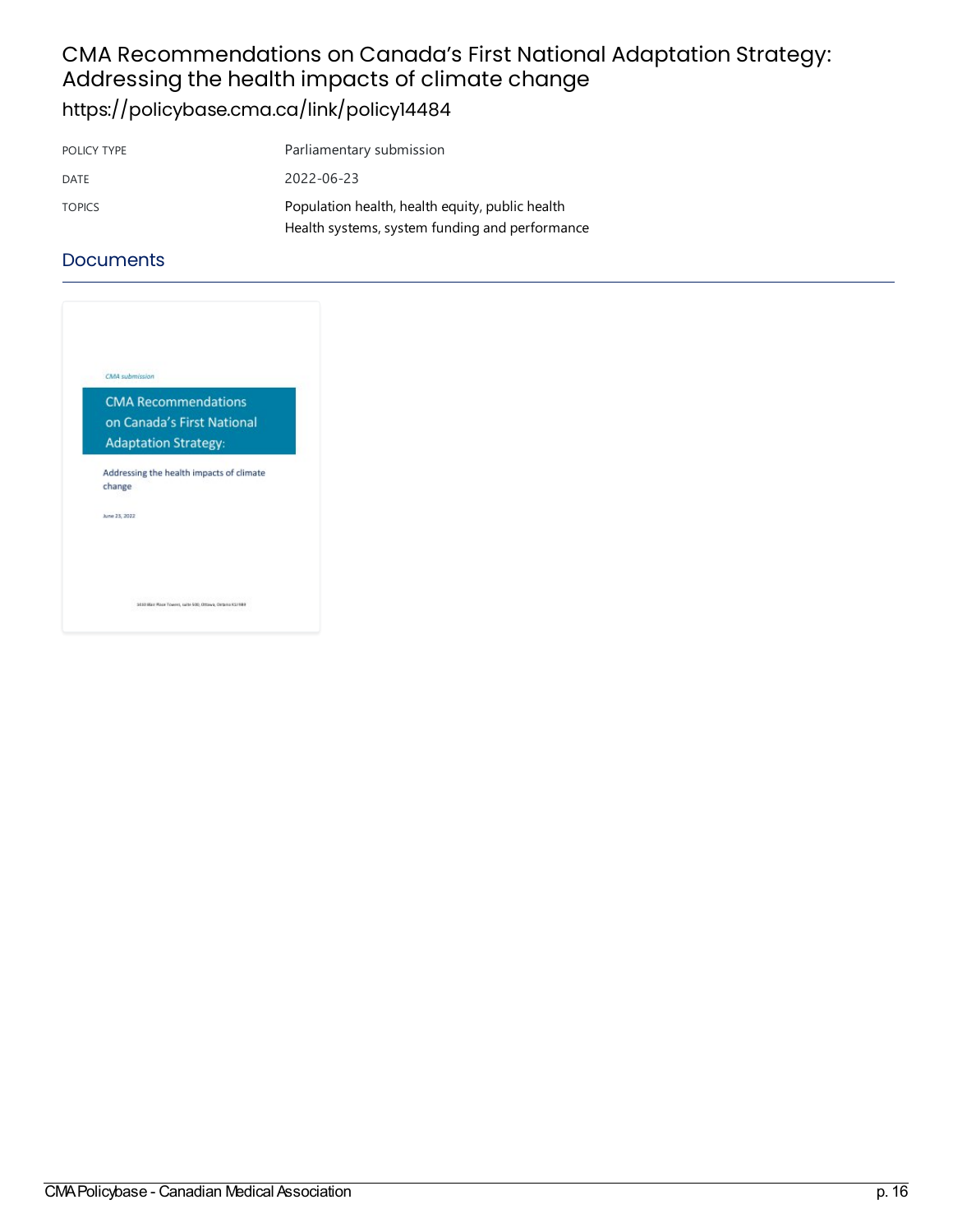# CMA's Response to CRA's Questions, Public consultation on the Disability Tax Credit Promoters Restrictions Act regulations

<https://policybase.cma.ca/link/policy14027>

| POLICY TYPE   | Parliamentary submission                       |
|---------------|------------------------------------------------|
| DATE          | 2015-05-15                                     |
| <b>TOPICS</b> | Health systems, system funding and performance |
|               | Physician practice, compensation, forms        |

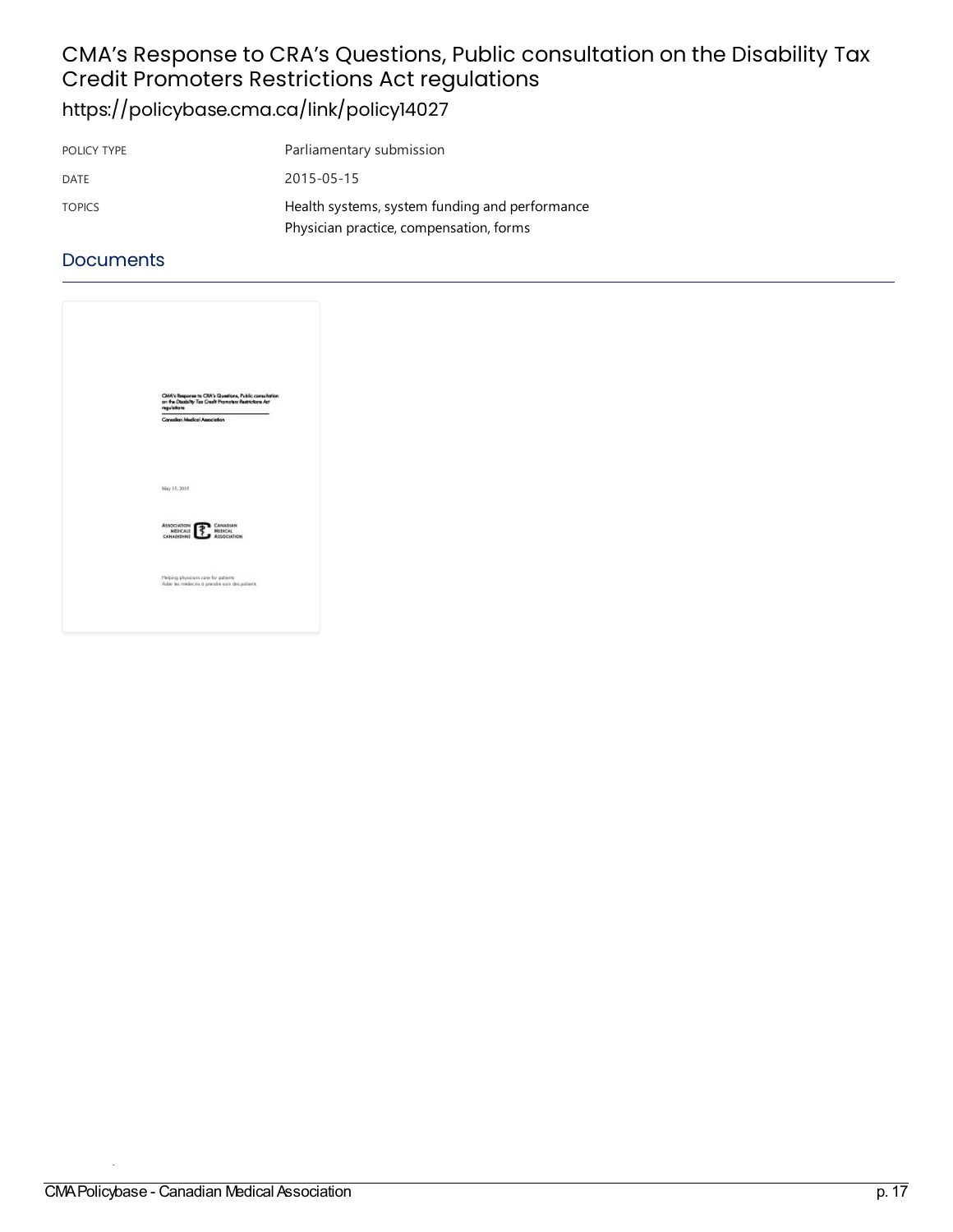# CMA's Response to Questionnaire From the House of Commons Standing Committee on Finance: 2012-2013 Pre-Budget Consultation

<https://policybase.cma.ca/link/policy10445>

| POLICY TYPE   | Parliamentary submission                       |
|---------------|------------------------------------------------|
| DATE          | 2012-08-03                                     |
| <b>TOPICS</b> | Health systems, system funding and performance |

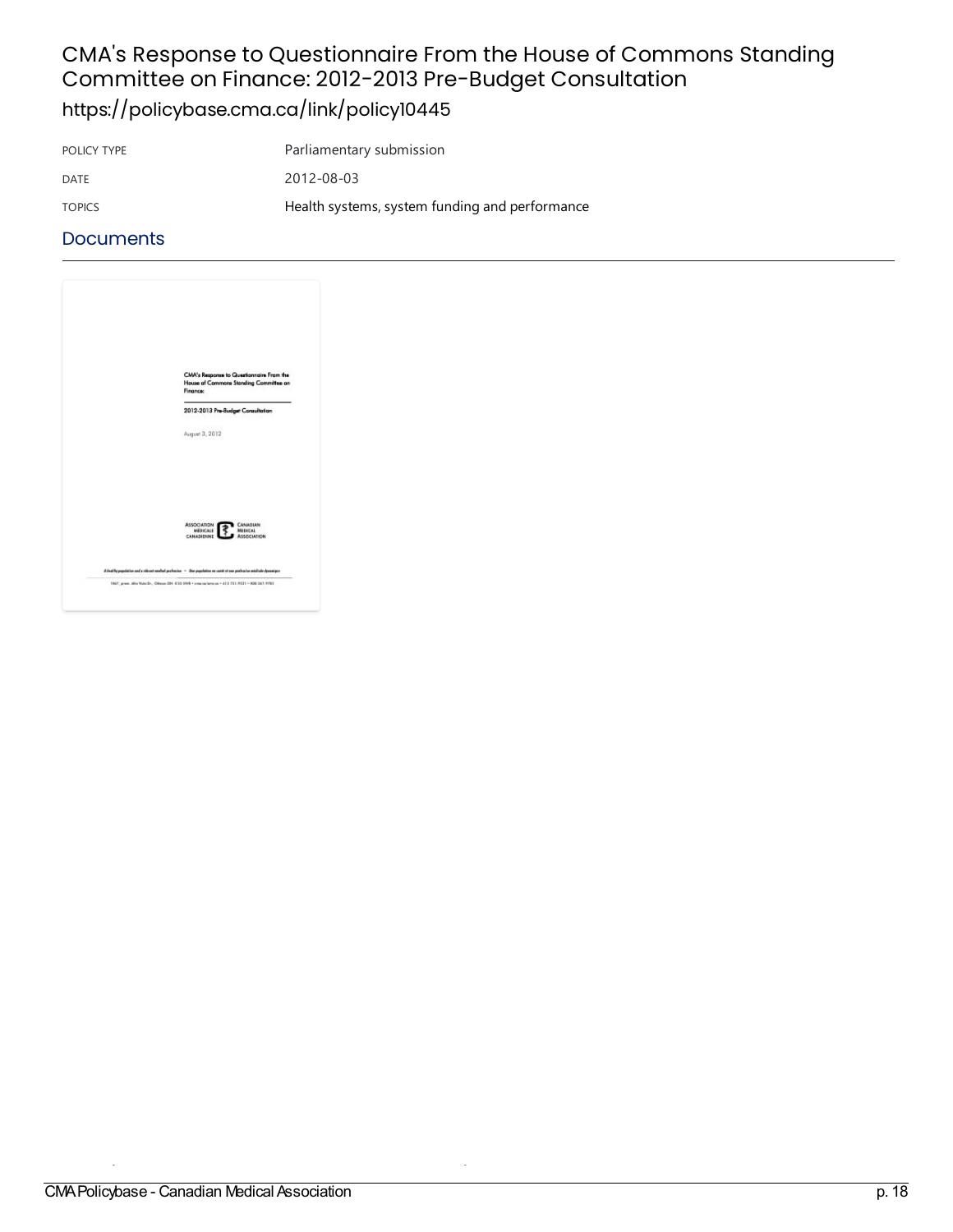## CMA's Submission to Finance Canada's 2012 Pre-budget Consultations <https://policybase.cma.ca/link/policy10350>

POLICY TYPE Parliamentary submission DATE 2012-01-12 TOPICS Health systems, system funding and [performance](https://policybase.cma.ca/list?q=topic%253A%2522Health%20systems,%20system%20funding%20and%20performance%2522&p=1&ps=&sort=title_sort%20asc)